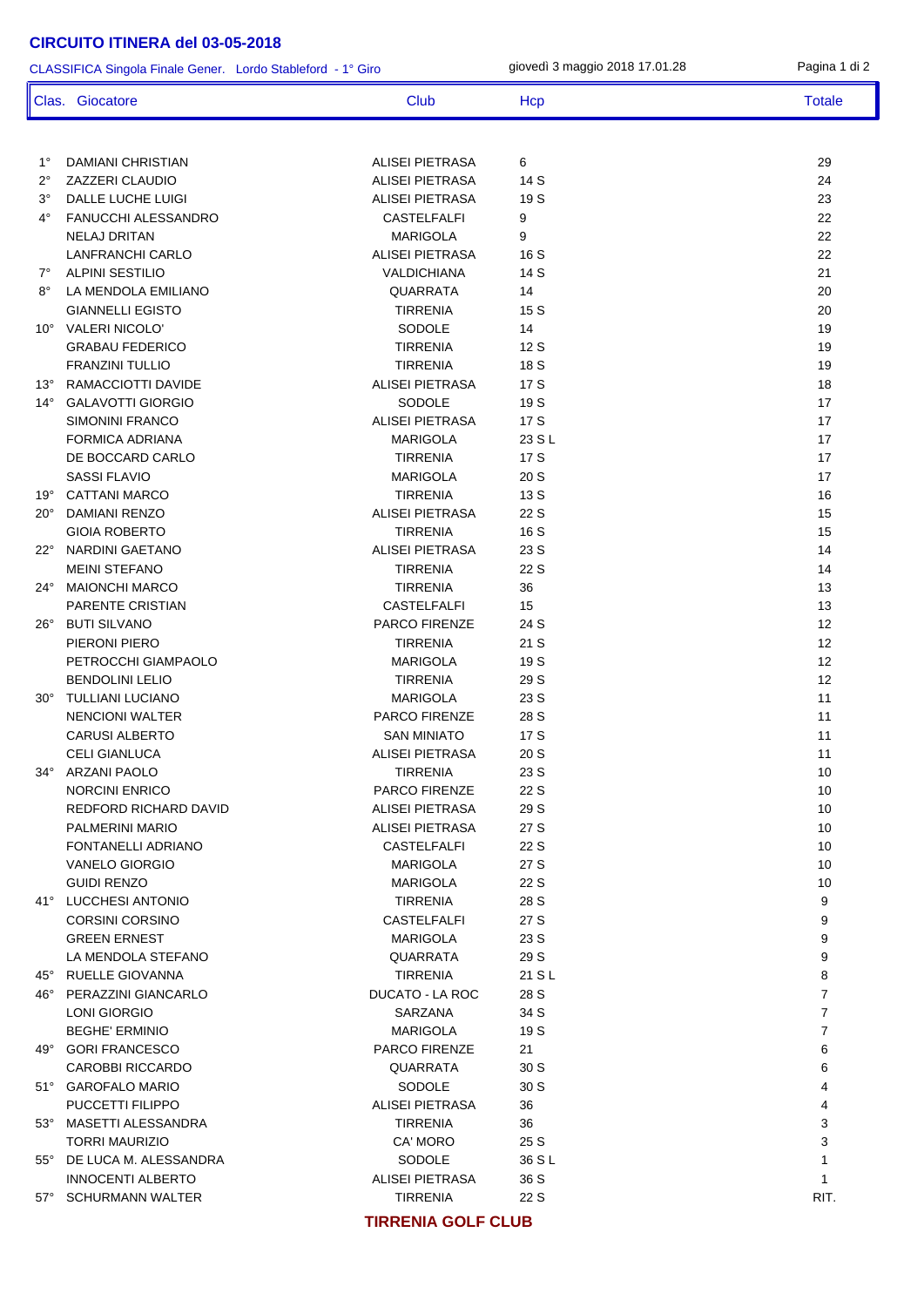CLASSIFICA Singola Finale Gener. Lordo Stableford - 1° Giro giovedì 3 maggio 2018 17.01.28 Pagina 2 di 2

| Clas. Giocatore              | Club                   | Hcp    | <b>Totale</b> |
|------------------------------|------------------------|--------|---------------|
|                              |                        |        |               |
| <b>BIAGINI MONICA</b>        | <b>TIRRENIA</b>        | 36 S L | N.R.          |
| <b>TESSADRI ELLEN</b>        | <b>TIRRENIA</b>        | 22 S L | N.R.          |
| <b>MARTINI ROBERTO</b>       | <b>ABBADIA</b>         | 14 S   | N.R.          |
| <b>ERINNI RENZO</b>          | <b>FORTE MARMI</b>     | 16 S   | N.R.          |
| <b>PIANTINI FRANCO</b>       | <b>PARCO FIRENZE</b>   | 20 S   | N.P.          |
| <b>GIACOMELLI PIERO</b>      | <b>CINQUE LAGHI</b>    | 23 S   | N.P.          |
| <b>LAY PIERLUIGI</b>         | QUARRATA               | 10S    | N.P.          |
| <b>BOCCARDO ANDREA</b>       | <b>ALISEI PIETRASA</b> | 20     | N.P.          |
| PEZZOTTA ALDO ANGELO         | <b>PARCO FIRENZE</b>   | 29 S   | N.P.          |
| D'ONGHIA GIOVANNA            | POGGIO MEDICI          | 35 S L | N.P.          |
| DI BENEDETTO ANTONIO         | ALISEI PIETRASA        | 36 S   | N.P.          |
| ROSSI ANTONIO                | <b>CASTELFALFI</b>     | 27 S   | N.P.          |
| SANTINELLI FABRIZIO          | SODOLE                 | 29     | N.P.          |
| <b>BARLETTI FABRIZIO</b>     | <b>CINQUE LAGHI</b>    | 12S    | N.P.          |
| <b>CONTI MANOLA</b>          | <b>TIRRENIA</b>        | 20 S L | N.P.          |
| <b>D'ALFONSO MARIA LUISA</b> | <b>TIRRENIA</b>        | 31 S L | N.P.          |
| PISANI JOHN                  | <b>TIRRENIA</b>        | 26 S   | N.P.          |
| LOCCATELLI LUCIANA           | <b>TIRRENIA</b>        | 36 S L | N.P.          |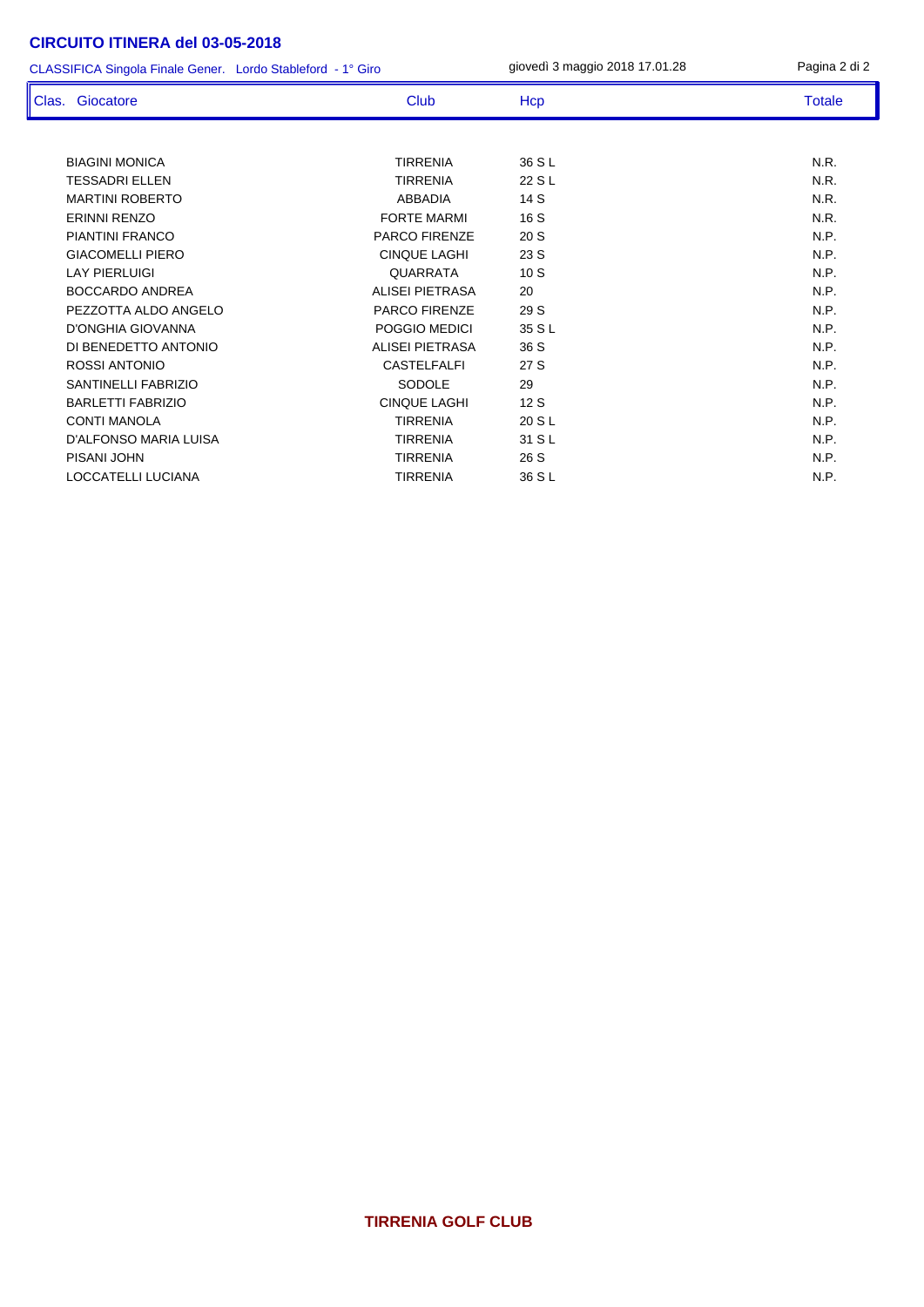1° ZAZZERI CLAUDIO ALISEI PIETRASA 14 S 38 2° LANFRANCHI CARLO ALISEI PIETRASA 16 S 37 3° FRANZINI TULLIO TIRRENIA 18 S 36 4° GIANNELLI EGISTO TIRRENIA 15 S 35 DAMIANI CHRISTIAN ALISEI PIETRASA 6 35 6° ALPINI SESTILIO VALDICHIANA 14 S 34 DE BOCCARD CARLO TIRRENIA 17 S 34 8° SIMONINI FRANCO ALISEI PIETRASA 17 S 33 9° LA MENDOLA EMILIANO QUARRATA 14 32 10° VALERI NICOLO' SODOLE 14 31 FANUCCHI ALESSANDRO CASTELFALFI 9 31 RAMACCIOTTI DAVIDE ALISEI PIETRASA 17 S 31 13° GRABAU FEDERICO TIRRENIA 12 S 29 GIOIA ROBERTO CONSULTERENIA 16 S 29 15° NELAJ DRITAN MARIGOLA 9 28 16° CATTANI MARCO TIRRENIA 13 S 25 PARENTE CRISTIAN 25 18° CARUSI ALBERTO SAN MINIATO 17 S 24 19° MARTINI ROBERTO ABBADIA 14 S N.R. ERINNI RENZO FORTE MARMI 16 S N.R. LAY PIERLUIGI QUARRATA 10 S N.P. BARLETTI FABRIZIO CINQUE LAGHI 12 S N.P. CLASSIFICA Singola Finale Gener. 1° Categoria Netto Stableford - 1° Giro giovedì 3 maggio 2018 17.01.18 Pagina 1 di 1 Clas. Giocatore Club Club Hcp Totale